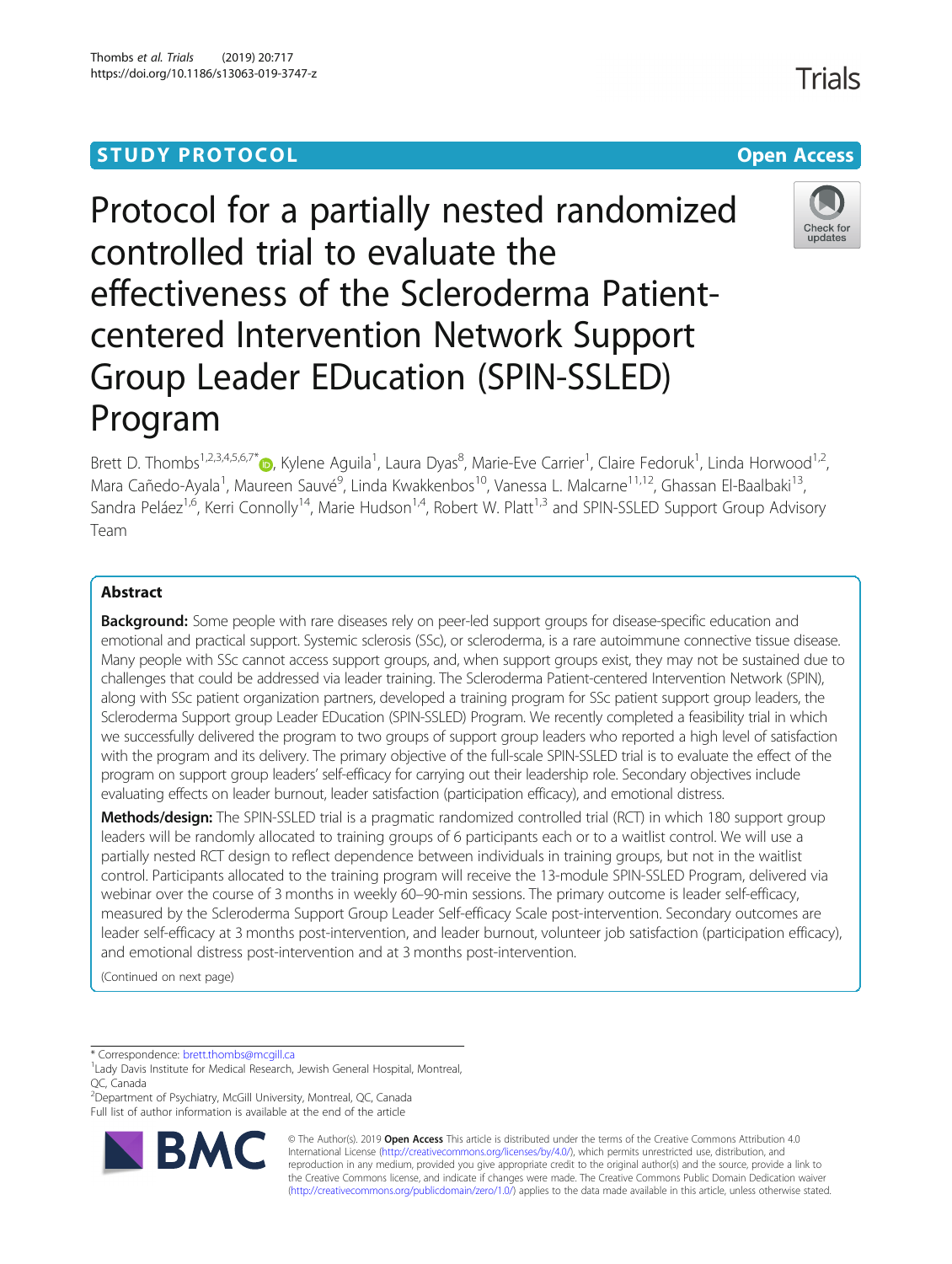## (Continued from previous page)

**Discussion:** The SPIN-SSLED trial will test whether a training program for SSc patient support group leaders increases the self-efficacy of group leaders to carry out leadership tasks. The program has the potential to significantly improve the effectiveness and sustainability of existing SSc support groups, to increase the number of available support groups, and to be adapted for other chronic diseases.

**Trial registration:** ClinicalTrials.gov, [NCT03965780.](https://clinicaltrials.gov/ct2/show/NCT03965780) Registered on 29 May 2019.

Keywords: Patient education, Peer support, Feasibility trial, Scleroderma, Support groups, Systemic sclerosis

## Background

People with rare diseases face the same challenges as those with more common diseases plus other unique challenges, including limited education on disease and a lack of specialized support options [[1](#page-9-0)–[5](#page-9-0)]. Professionally organized support services for people with common diseases are often available through the healthcare system [\[6,](#page-9-0) [7\]](#page-9-0), but are not typically available in rare diseases [\[8\]](#page-9-0). As a result, many people with rare diseases look to peer-led support groups for disease-specific education and support [\[9](#page-9-0)–[14](#page-9-0)]. Support groups provide important benefits to people with burdensome medical conditions, based on the principle that people who face similar challenges can empower one another through emotional and practical support [\[7,](#page-9-0) [14](#page-9-0)]. Support groups may be held face to face or online, led by professionals or peers, and have a structured or unstructured format. Activities typically involve an educational or information-sharing component and the exchange of emotional and practical support [\[7,](#page-9-0) [11](#page-9-0)].

Peer support interventions, including support groups, have been found to increase positive health behaviors, self-efficacy for disease management, and mental health [[15](#page-9-0)–[17](#page-9-0)]. Disease-specific peer support services, however, are often not accessible to people with rare diseases [\[8](#page-9-0)]. One reason is that there are major obstacles to evaluating and delivering organized support (e.g., support groups, peer-to-peer support) for people with rare diseases. We previously searched PubMed using the names of the approximately 7000 rare diseases listed in Orphanet's Orphadata database [[18\]](#page-9-0) but did not find any trials of organized support programs for patients with any rare disease [\[19](#page-9-0)].

Peer-led support groups play an important role for many people with systemic sclerosis (SSc), or scleroderma. SSc is a rare, chronic, autoimmune disease characterized by vasculopathy and excessive collagen production [[20](#page-10-0), [21](#page-10-0)]. Onset typically occurs between the ages of 30 and 50 years, and approximately 80% of people with SSc are women [\[20,](#page-10-0) [21](#page-10-0)]. SSc can affect multiple organ systems, including the skin, lungs, gastrointestinal tract, and heart. Common manifestations include Raynaud's phenomenon, skin thickening, dyspnea and cough, gastroesophageal reflux and other gastrointestinal symptoms [\[20,](#page-10-0) [21](#page-10-0)]. People with SSc commonly experience hand function and mobility limitations, pain, fatigue, sleep problems, pruritus, depression, and body image distress from disfigurement (e.g., skin tightening, pigment changes, hand contractures, telangiectasias) [[22](#page-10-0)–[28\]](#page-10-0). Disease presentation is extremely heterogeneous, and the course of the disease is highly unpredictable [[20](#page-10-0), [21\]](#page-10-0).

Currently, there are over 250 leaders and co-leaders affiliated with Scleroderma Canada and Canadian provincial organizations, the Scleroderma Foundation of the United States, Scleroderma & Raynaud's UK, Scleroderma Australia and Australian state organization, and Scleroderma New Zealand; almost all of these leaders are people with SSc [\[29](#page-10-0)–[32\]](#page-10-0). Many people with SSc, however, cannot access support groups, and many initiated support groups are not sustained due to challenges that could be addressed via leader training  $[10-13, 29 [10-13, 29 [10-13, 29 [10-13, 29 [10-13, 29 [10-13, 29-$ [32\]](#page-10-0). Currently, there are only a handful of support groups offering support delivered via teleconference or videoconference [\[29](#page-10-0)–[32\]](#page-10-0). As such, most people with SSc must live close enough to a local group and be able to travel to participate [\[11](#page-9-0), [12](#page-9-0)]. However, when local groups do exist, they are sometimes not sustained due to the leader's health or to issues related to untrained peer leaders. Some patients have reported that they prefer not to attend SSc support groups because the group in their area is poorly organized or is overly negative [[11,](#page-9-0) [12\]](#page-9-0).

Research in SSc and other diseases, including cancer, has established that leading a support group poses significant challenges and a high level of burden for patient leaders, often resulting in burnout [\[13](#page-9-0), [33,](#page-10-0) [34\]](#page-10-0). Peer leaders of illness-based support groups report challenges that include practical difficulties, such as a lack of resources or poor coordination with medical professionals; difficulties with group leadership tasks, such as managing complex group dynamics or dealing with the worsening health or death of group members; and personal challenges, such as balancing personal and group demands, preventing burnout and stress, and managing one's own health condition while supporting others [[11](#page-9-0)– [13,](#page-9-0) [33](#page-10-0)–[35](#page-10-0)]. These challenges are magnified for peer leaders of rare-disease support groups, who also face logistical problems related to small numbers of potential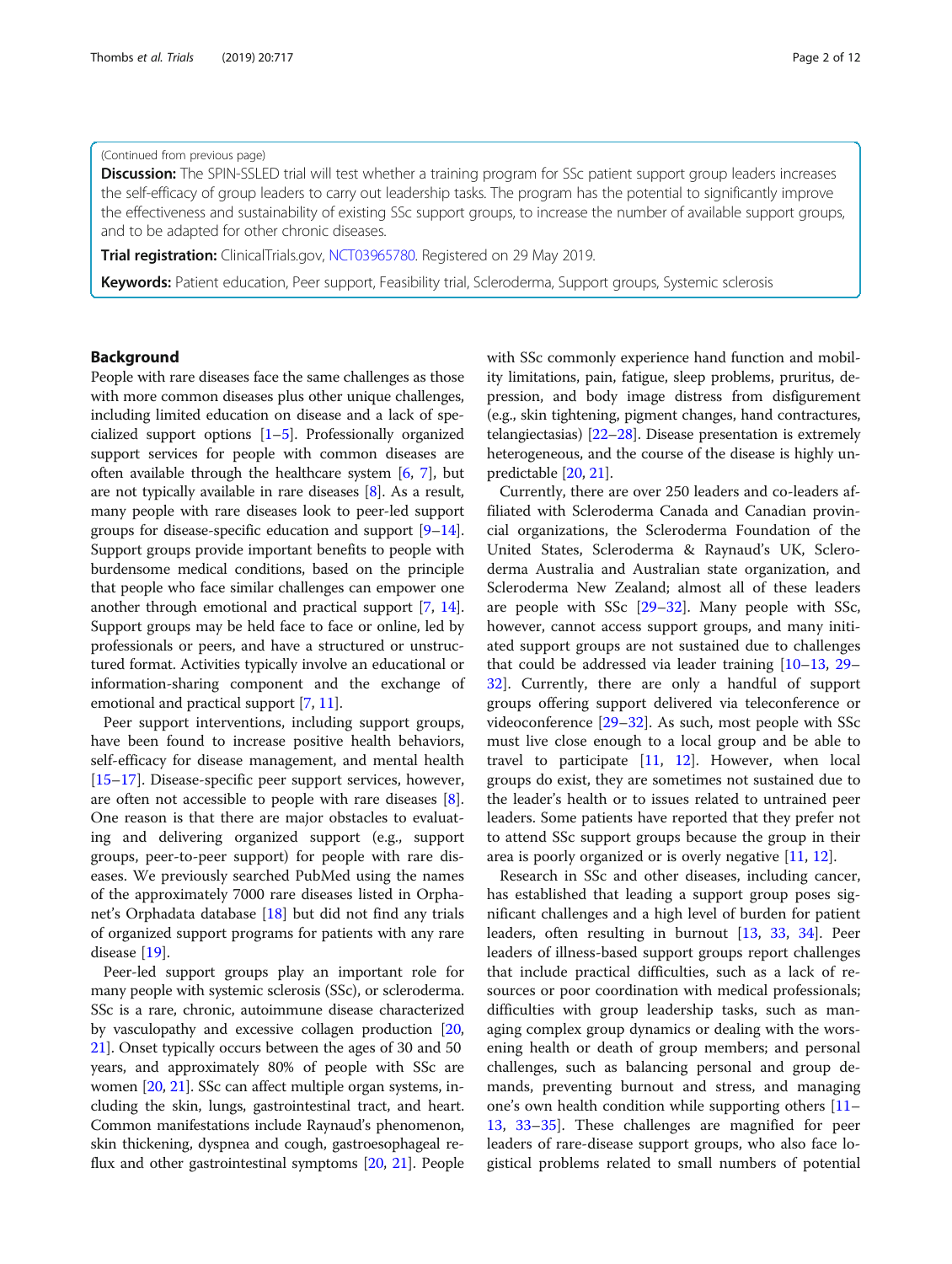group members, even in urban settings, and limited support from healthcare and patient organizations, which are not as well-resourced as organizations for people with more common diseases, such as cancer, heart disease, or arthritis [[13,](#page-9-0) [19\]](#page-9-0).

The Scleroderma Patient-centered Intervention Network (SPIN) partnered with SSc patient organization leaders and with a Support Group Leader Advisory Team that was formed by SPIN to develop the Scleroderma Support group Leader EDucation (SPIN-SSLED) Program. The program is a 3-month group videoconference training program, designed to improve skills and self-efficacy, reduce burden, and reduce emotional distress among support group leaders. By providing key knowledge and skills, the SPIN-SSLED Program may improve the ability of SSc peer support group leaders to lead sustainable, effective support groups; reduce burden on leaders; and encourage new leaders to set up support groups where none exist, locally or via the Internet.

The program is designed to be delivered by videoconference because in rare diseases, including SSc, support group leaders are widely dispersed geographically. Videoconferencing has been successfully used to train educators, therapists, and other health service providers [[36](#page-10-0)–[40](#page-10-0)]. Systematic reviews have found that training healthcare service providers via videoconferencing achieves similar learning outcomes to traditional face-toface models [\[39,](#page-10-0) [40\]](#page-10-0).

We previously conducted a systematic review of trials that have evaluated the effects of training programs for patient leaders of illness-based support groups on the competency, self-efficacy, burden, and emotional well-being of group leaders [[41\]](#page-10-0). Only one randomized controlled trial (RCT) met inclusion criteria [\[42\]](#page-10-0). That study evaluated confidence and self-efficacy of cancer support group leaders randomized to either 4-month-long highresource  $(N = 29)$ ; website, discussion forum, 2-day faceto-face training) or low-resource  $(N = 23)$ ; website, discussion forum) interventions. The RCT did not find evidence that the high-resource program was more effective. However, the trial was substantially underpowered, not enough information was provided to determine intervention content or how it was delivered, and risk of bias was high due to methodological limitations. A recent update of the systematic review did not identify any additional trials [\[43](#page-10-0)].

We recently conducted a feasibility trial of the SPIN-SSLED Program (ClinicalTrials.gov, NCT03508661) that involved delivery of the SPIN-SSLED Program to two training groups of five participants each [\[44](#page-10-0)]. Scleroderma Canada and the Scleroderma Foundation each provided the names of 6 potential participants who were current support group leaders; all 12 agreed to participate in the program. We enrolled 10 participants initially and wait-listed the other 2, but 1 participant was hospitalized before the trial began; therefore, we added 1 participant who had been waitlisted. Participant attendance was high for the 13 sessions (95%; 123 of 130 possible sessions). All 10 participants completed all baseline and post-intervention measures, including an interview that addressed topics related to usability, understandability, organization and clarity of the SPIN-SSLED program. No sessions were missed or delayed due to technological difficulties, and time spent on technological support for participants from our team was < 2 h for the entire program [[44\]](#page-10-0).

In the feasibility trial, the pre-intervention mean (standard deviation (SD)) total score on a measure of support group leader self-efficacy, the Scleroderma Support Group Leader Self-efficacy Scale (SSGLSS) [\[45](#page-10-0)], the primary outcome for the planned full-scale trial, was 124.4 (22.0). Post-training, the mean (SD) total score increased to 159.2 (17.1), indicating increased participant self-efficacy. The standardized mean difference effect size was 1.7. Items are scored on a scale of 1–6; the average item score increase pre-post training was 1.1 points [[44\]](#page-10-0). Participant satisfaction was high. The mean (SD) post-training score on the Client Satisfaction Questionnaire-8 (CSQ-8) [[46\]](#page-10-0) was 30.6 (2.2). On a per item basis, the mean item score was 3.8 (item range 1– 4). In post-intervention interviews, there were relatively minor suggestions for improving the program, and feedback was extremely positive. The overall mean rating given by participants for the program was 9.4/10, and all 10 participants indicated they would recommend the program to other support group leaders.

The planned full-scale SPIN-SSLED trial will be a parallel-group, partially nested RCT (PN-RCT) with a 1: 1 allocation ratio that will test the superiority of the SPIN-SSLED Program to a waitlist control group for improving support group leaders' self-efficacy (defined as their perceived ability to carry out actions needed to be successful in support group leadership) [[47\]](#page-10-0) and improving leader satisfaction and reducing leader burnout (including emotional exhaustion and disengagement) [[48](#page-10-0)] and emotional distress. The reason that we will use a waitlist control group that will receive the program posttrial is that our patient organization partners are invested in providing the training program, regardless of trial outcomes, for reasons of organizational liability and in order to support their support group leader community, the members of which have expressed a strong desire to receive training.

The primary objective of the SPIN-SSLED trial is to evaluate the effect of the SPIN-SSLED Program on support group leaders' self-efficacy, measured by the SSGLSS [\[45](#page-10-0)] post-intervention. Secondary objectives are to evaluate the program's effects on (1) the SSGLSS [[45](#page-10-0)]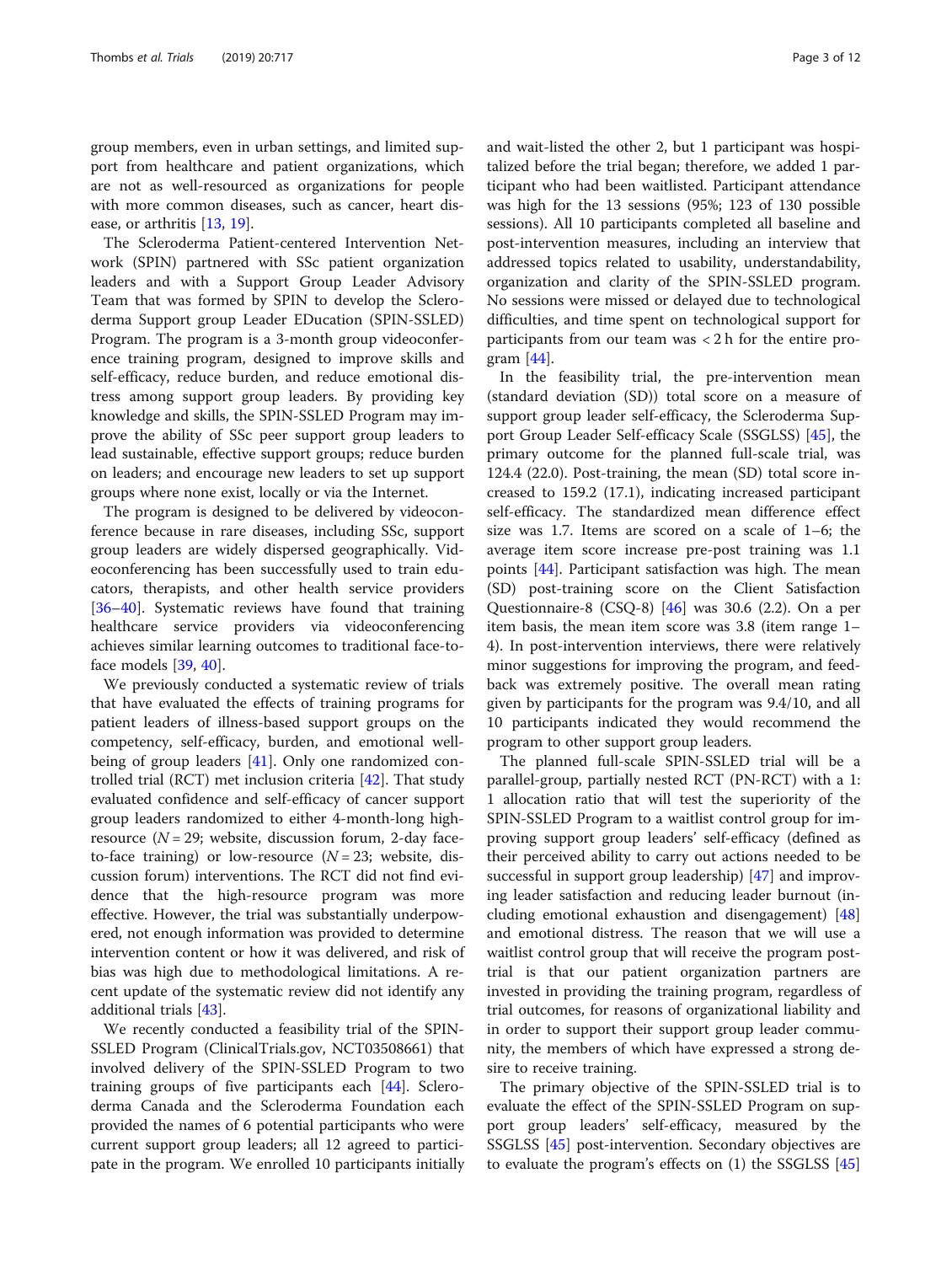at 3 months post-intervention; (2) burnout, measured by the Oldenburg Burnout Inventory (OLBI) [\[48](#page-10-0), [49\]](#page-10-0) postintervention and 3 months post-intervention; (3) leader satisfaction that leading a support group is helping others, measured by the Participation Efficacy subscale of the Volunteer Satisfaction Index (VSI) [\[50](#page-10-0)] postintervention and 3 months post-intervention; and (4) emotional distress, measured by the Patient Health Questionnaire-8 (PHQ-8) [\[51,](#page-10-0) [52](#page-10-0)] post-intervention and 3 months post-intervention. In addition, we will evaluate participant satisfaction with the program among those randomized to the program via the CSQ-8 postintervention [[46](#page-10-0)].

## **Methods**

The planned trial has been registered (ClinicalTrials.gov, NCT03965780), and the present protocol follows recommendations for reporting from the Standard Protocol Items: Recommendations for Interventional Trials (SPIRIT) 2013 statement [\[53](#page-10-0)]. Results of the trial will be reported in accordance with standards articulated in the Consolidated Standard of Reporting Trials (CONSORT) statement [[54\]](#page-10-0) and CONSORT extensions for nonpharmacologic trials [\[55](#page-10-0)], cluster trials [[56\]](#page-10-0), pragmatic trials [[57\]](#page-10-0), and e-health trials [[58](#page-10-0)]. Initial participant enrollment is planned for July and August 2019 with randomization of participants into the first wave of training and waitlist control groups scheduled for September 2019.

The trial will be a pragmatic RCT that tests whether the SPIN-SSLED Program improves support group leader outcomes compared to leaders assigned to a waitlist control. Pragmatic RCTs are intended to replicate real-world conditions and support a decision on whether an intervention should be provided [[57,](#page-10-0) [59,](#page-10-0) [60\]](#page-10-0).

Support group leaders randomly assigned to the SPIN-SSLED Program will be clustered into training groups. Members of each training group will interact during videoconference training modules. Support group leaders randomly assigned to the waitlist control will not be clustered; they will only complete trial measures. A standard cluster RCT design is used when interventions are delivered to groups, rather than individuals, in order to account for dependence between individuals within clusters [[56\]](#page-10-0). The SPIN-SSLED trial will need to account for clustering in the intervention arm but not the control arm. Thus, we will use a PN-RCT trial design [[61](#page-10-0)]. The PN-RCT design is a hybrid between a conventional RCT with individual participant randomization and a cluster RCT, in which pre-existing clusters (e.g., primary care practices) are randomized to intervention or control arms. In the PN-RCT design, analyses account for dependence within intervention arm clusters but treat participants assigned to the control arm individually as in a

conventional RCT [\[61](#page-10-0), [62](#page-10-0)]. Although less common in medical research, PN-RCTs are used extensively in educational and behavioral research [[61\]](#page-10-0).

## Study setting and eligibility

Trial participants will include current support group leaders and candidate leaders who are affiliated with Scleroderma Canada and Canadian provincial organizations, including Sclérodermie Québec; the Scleroderma Foundation in the USA; Scleroderma & Raynaud's UK; Scleroderma Australia and Australian state organizations; and Scleroderma New Zealand. To be eligible, support group leaders must be identified by one of our partner organizations as a current or candidate leader, must be able to use the Internet to access training sessions, must indicate that they would be comfortable with participating in sessions offered in English or French, and must be able to complete study questionnaires online in English or French. In addition to these requirements, we will only enroll one support group leader per support group in order to avoid contamination, whereby leaders in the waitlist arm could receive training materials from their support group co-leader. In the case where there are multiple leaders for a single existing support group, the co-leaders must come to a decision together on who they would like to be the primary leader and prioritized for enrollment. The leader(s) designated as secondary will only be enrolled if the primary leader in the group must drop out prior to random selection and allocation or does not have any day and time availabilities that match those offered as part of the trial and, thus, will not be eligible for random selection and allocation. Leaders who are designated as secondary and who do not undergo training will be placed in the waitlist to undergo training post-trial. All participants were free to access any care resources or other interventions made available to them throughout the course of the trial.

## The SPIN-SSLED Program

The SPIN-SSLED Program uses problem-based learning, which is a learner-centered approach that integrates theory and practice by providing necessary knowledge and skills, presenting complex, real-world problems, and working to identify approaches to solving problems [[63](#page-10-0), [64\]](#page-10-0). Each module, or learning session, will introduce a topic and provide information on the topic. In modules that involve managing group or individual interactions, videos recorded with members of the SPIN Support Group Advisory Team will show SSc support group leaders faced with a problem or situation similar to those that training group participants may encounter in their role as a support group leader. Then, there will be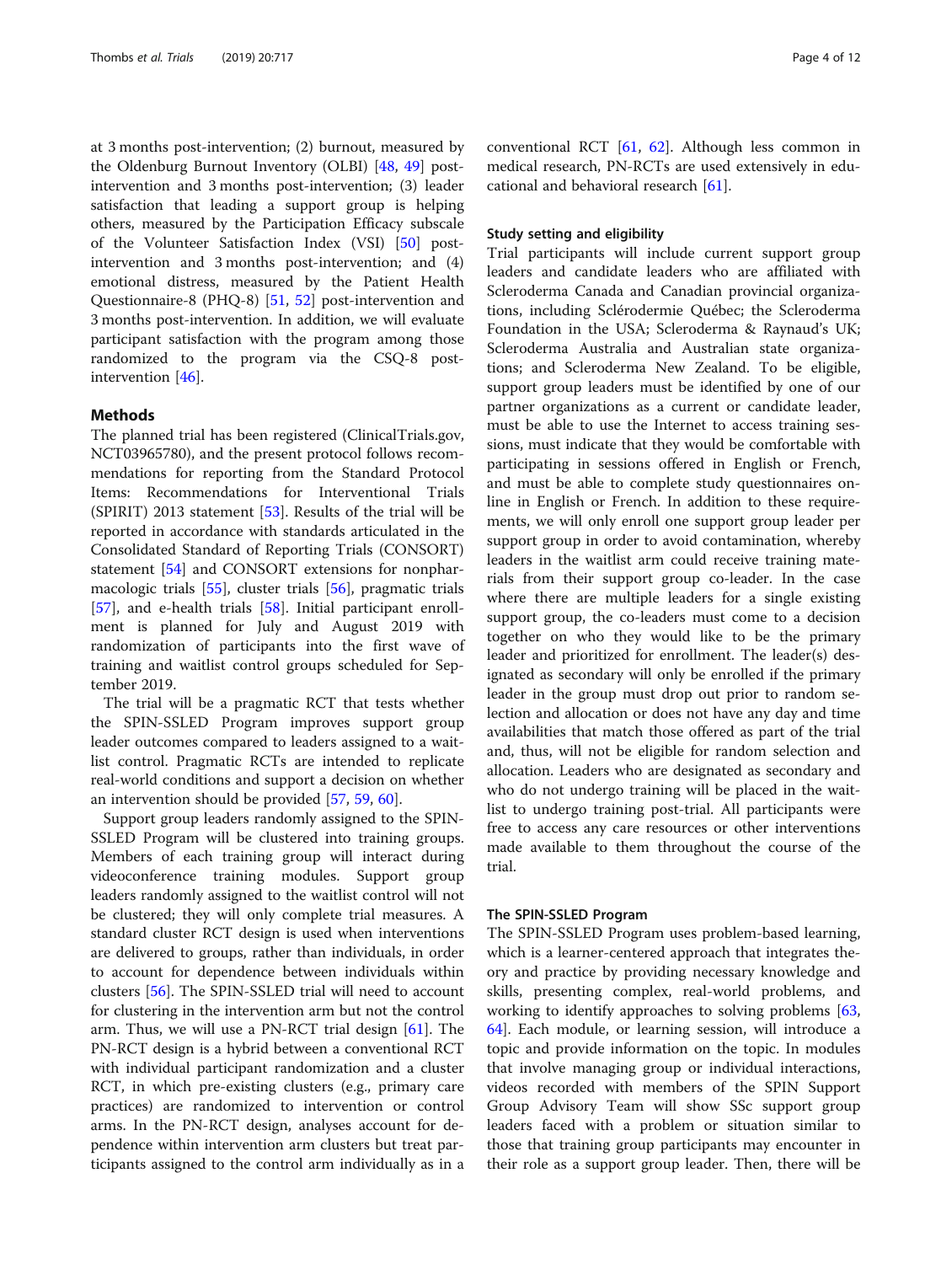a guided discussion among training group participants about possible approaches and solutions.

The SPIN-SSLED Program will be offered in English or in French; the English version of the Program was translated into French by a research assistant and then reviewed for consistency by bilingual research team members. The program includes 13 modules that are delivered via videoconference over the course of the 3 month program in weekly 60–90-min sessions. Module topics include (1) The leader's role; (2) Starting a support group; (3) Structuring a support group meeting; (4) Scleroderma 101; (5) Successful support group culture; (6) Managing support group dynamics; (7) Loss and grief: The support group leader; (8) Loss and grief: supporting group members; (9) Advertising and recruitment for the support group; (10) The continuity of the group; (11) Supporting yourself as a leader; (12) Remote support groups; and (13) Transitions in support groups. See Additional file [1](#page-9-0) for an overview of module content.

All English-language SPIN-SSLED training groups will be facilitated by a single instructor who assisted in the development of the SPIN-SSLED training program and delivered the program during the feasibiilty trial. She is a trained social worker with 28 years of total experience and over 10 years of experience working in SSc. The French-language training groups will be facilitated by a single instructor who is a recent graduate of the SPIN-SSLED program and has led a support group in Quebec for the last 5 years. Instructors will guide each session using the SPIN-SSLED instructor manual, which is based on the program manual but includes guidance on introducing material and discussion prompts. Participants will receive a SPIN-SSLED program manual that summarizes didactic material from sessions. Based on our previous experience and consistent with previous trials of videoconference training, six support group leaders will be assigned to each training group to maximize effective interaction and participation [\[36](#page-10-0), [37](#page-10-0)]. Training sessions will be delivered using the GoToMeeting® videoconferencing platform, a high-performance platform that has been used successfully in similar applications [[38](#page-10-0), [65](#page-11-0)] and that was used successfully in the SPIN-SSLED Feasibility trial [[44\]](#page-10-0). In addition to the videoconference sessions, participants will have access to a secure, monitored SPIN-SSLED online forum to interact with other participants about program content and a resource center with video presentations for patients made by SSc expert physicians and other material that they can use for their support groups.

All SPIN-SSLED sessions will be video-recorded and audited for fidelity to the program manual by two members of the research team. We will use standard methods for evaluating intervention fidelity [[66](#page-11-0)], including observation of entire sessions for a randomly selected sample

of 25% of sessions. Raters will evaluate adherence to each session's goals and content. Consistent with bestpractice recommendations for assessing treatment fidelity [\[66](#page-11-0)], this will be done using a checklist based on a standardized format adapted for the specific components of the SPIN-SSLED Program manual.

Participants may choose to discontinue their participation in the training sessions at any time. We do not envision, however, the need to modify the intervention or intervention assignment for any participants or to discontinue their participation in the program.

### **Outcomes**

The primary outcome analysis will compare SSGLSS [[45\]](#page-10-0) scores between group leaders allocated to the SPIN-SSLED Program versus the waitlist control postintervention. The SSGLSS is a 32-item scale designed to assess SSc support group leader confidence to successfully perform leader tasks (e.g., organizational skills), manage group and interpersonal interactions, and balance group leadership and self-care needs. The measure reflects the core educational content of the SPIN-SSLED Program. It utilizes a 6-point Likert scale ranging from 1 (strongly disagree) to 6 (strongly agree), with higher total scores indicating greater self-efficacy. Prior to the development of the SSGLSS, there were no measures of support group leader self-efficacy. We developed the SSGLSS with our Support Group Leader Advisory Team, translated it into French using an accepted forwardbackward translation method, [[67](#page-11-0)] and validated it in two samples of SSc support group leaders ( $N = 102$ ,  $N =$ 55). We found that it had good internal consistency (Cronbach's alpha 0.96 and 0.95) and hypothesisconsistent convergent validity with a burnout measure, the OLBI [[45\]](#page-10-0). In our feasibility trial [[44\]](#page-10-0), SSGLSS prepost difference was large among participants (standardized mean difference = 1.7; 1.1 point difference per item), suggesting sensitivity to change.

Secondary outcomes include the SSGLSS 3 months post-intervention and other outcome measures postintervention and 3 months post-intervention. Leader burnout will be measured by the OLBI, which assesses exhaustion and disengagement due to burnout and has been validated in diverse populations (16 items, 4-point scale from  $1 =$  strongly disagree to  $4 =$  strongly agree) [[48,](#page-10-0) [49\]](#page-10-0). The OLBI was initially designed for workrelated burnout but has been adapted for numerous settings and in multiple countries and languages [\[68\]](#page-11-0). Our research team revised the wording of each of the OLBI items in the English and French [\[69\]](#page-11-0) versions to reflect the support group environment rather than a work environment (e.g., "I find my work to be a positive challenge" was revised to "I find my role as a support group leader to be a positive challenge"). The OLBI has a two-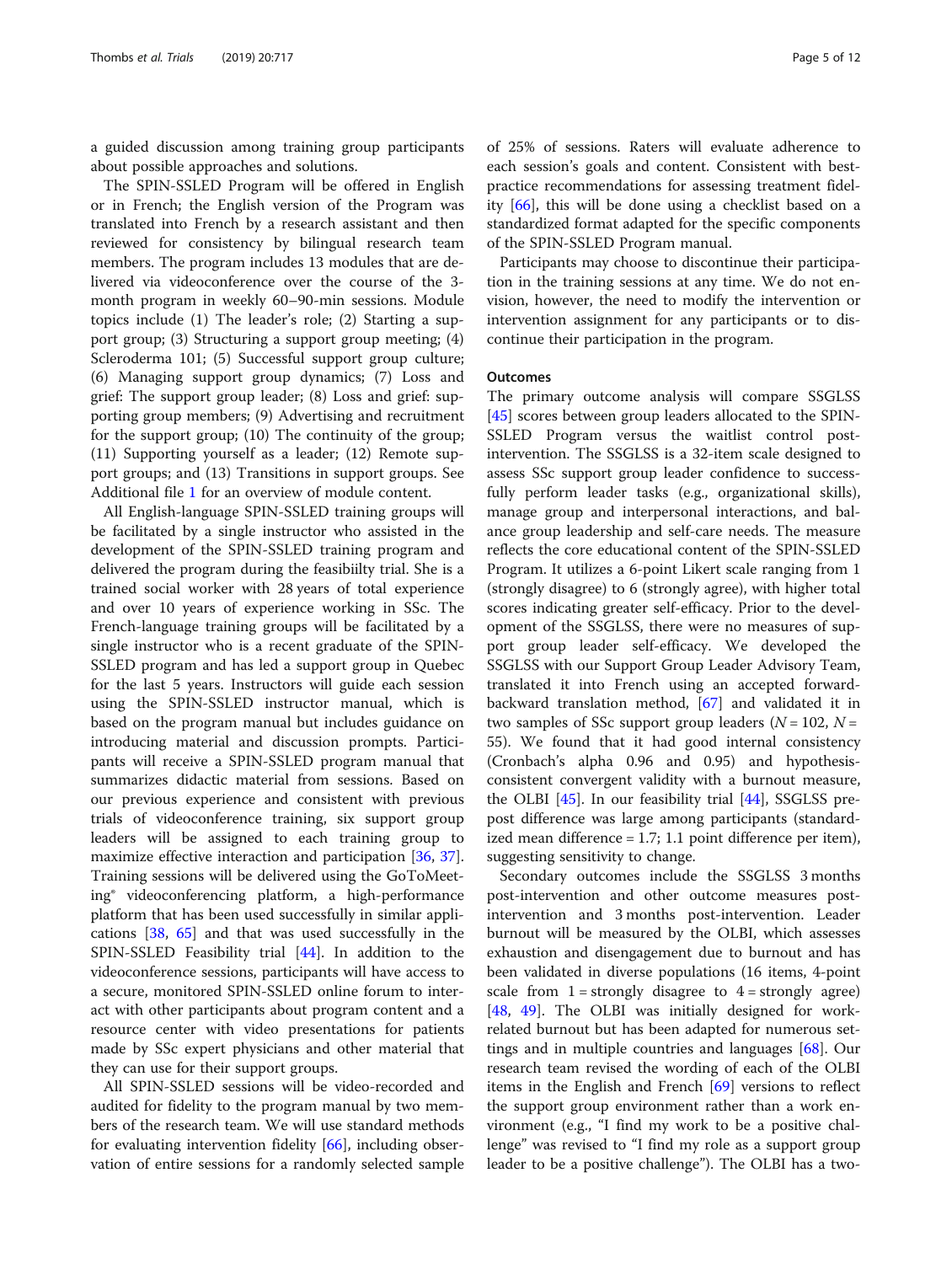factor structure (exhaustion and disengagement) with good measurement properties [[48,](#page-10-0) [49,](#page-10-0) [68\]](#page-11-0). Higher scores on each factor indicate higher levels of exhaustion and disengagement. Internal consistency reliability (Cronbach's alpha) in patients with SSc was 0.84 for exhaustion and 0.80 for disengagement [[45\]](#page-10-0). Leader satisfaction (participation efficacy) will be measured using a modified version of the participation efficacy subscale of the VSI. The original version of the VSI was validated using a sample of volunteers  $(N = 327)$  and was found to be reliable and constructually valid [\[50\]](#page-10-0). As in other studies [[70,](#page-11-0) [71](#page-11-0)], we modified the wording of some of the items to reflect participants' volunteer role as support group leaders. The participation efficacy subscale asks respondents to indicate their level of satisfaction on 7 items using a 7-point Likert scale from 1 (very dissatisfied) to 7 (very satisfied). Emotional distress will be assessed using the PHQ-8 [[51,](#page-10-0) [52](#page-10-0)]. PHQ-8 items measure depressive symptoms over the last 2 weeks on a 4-point scale, ranging from 0 (not at all) to 3 (nearly every day) with higher scores indicating more depressive symptoms. The PHQ-8 performs equivalently to the PHQ-9 [\[51](#page-10-0)], which is a valid measure of depressive symptoms in patients with SSc [\[52\]](#page-10-0). Leader burnout, participation efficacy, and emotional distress will be measured only among trial participants who already lead support group at the time of trial enrollment. The PHQ-8 is available in French and English. Participant satisfaction with the SPIN-SSLED Program among those allocated to the training program will be evaluated usingith the CSQ-8 [[46\]](#page-10-0), a standardized measure that is used to assess satisfaction with health services. Items are scored on a Likert scale from 1 (low satisfaction) to 4 (high satisfaction) with total scores ranging from 8 to 32. The CSQ-8 has been widely validated across a range of populations [\[46](#page-10-0)] and is available in French.

## Sample size

We identified several meta-analyses that have evaluated self-efficacy in terms of knowledge acquisition and confidence in implementing skills acquired in training programs. A 2016 Cochrane review reported a standardized mean difference effect size of 0.87 for four educational interventions designed to change knowledge of sickle cell disease among patients and caregivers (standardized mean difference  $= 1.12$  with an outlier study removed) [[72\]](#page-11-0). Several other meta-analyses have reported effect sizes of between 0.58 and 0.94  $[73-76]$  $[73-76]$  $[73-76]$  $[73-76]$  $[73-76]$ . In the SPIN-SSLED feasibility trial, which only included 10 participants, the pre-post change in self-efficacy for carrying out leadership tasks was  $1.7$  [\[44\]](#page-10-0). For an assumed effect size of 0.70, a two-tailed test with  $\alpha$  = 0.05, and an intraclass correlation coefficient (ICC) of 0.05, a sample size of 75 participants would provide ≥ 80% power for selfefficacy for carrying out leader tasks. There was no loss to follow up in our feasibility trial. Assuming 20% loss to follow up in the proposed trial, we would need to randomize 94 support group leaders. We believe that this is a conservative power and sample size estimate. First, based on previous systematic reviews and on the results of our feasibility trial, we believe that the true effect size is likely larger than 0.70. Second, in cluster RCTs, ICC values for individual patient outcomes are typically lower than our 0.05 estimate, even when different interveners are involved [\[77](#page-11-0)–[79\]](#page-11-0), and we will use the same trainer across groups in each language. If the true ICC is lower than our 0.05 estimate, this will result in greater power than estimated. Third, there was no loss to follow up in our feasibility trial, and in our previous completed studies in SSc that required follow up, loss to follow up has been 10% or less [[25,](#page-10-0) [80\]](#page-11-0).

For the secondary outcomes, burnout and emotional distress, based on published meta-analyses, a standardized mean difference effect size of 0.50 represents a clinically meaningful effect size for improvement that has been achieved in training programs for managers, caregivers of chronically ill patients, and parents of children with difficult behavior [[73,](#page-11-0) [81](#page-11-0)–[83](#page-11-0)]. This is also considered a clinically meaningful effect size for patientreported health outcomes, including depressive symptoms [\[84\]](#page-11-0). For effect size of 0.50, a two-tailed test with  $\alpha$  = 0.05, and an ICC of 0.05, a sample of 146 participants would provide  $\geq 80\%$  power for both self-efficacy and patient-reported health outcomes. Assuming 20% loss to follow up in the proposed trial, we would need to randomize 182 support group leaders. We did not estimate power for leader satisfaction.

Members of our Support Group Leader Advisory Team and our patient organization partners have emphasized the importance of evaluating the trial's planned secondary outcomes. Thus, we will attempt to enroll 180 participants total (15 training groups of 6 participants; 90 participants in the waitlist control) in order to have sufficient power to adequately evaluate secondary outcomes.

## Recruitment

At the initiation of the trial and prior to random selection and allocation for specific training and waitlist groups, patient organization partners from Scleroderma Canada and Canadian provincial organizations, the Scleroderma Foundation in the USA, Scleroderma & Raynaud's UK, Scleroderma Australia and Australian state organizations, and Scleroderma New Zealand will contact group leaders to describe the SPIN-SSLED Program and will provide the SPIN team with a list of eligible support group leaders. This recruitment phase is planned to begin in July 2019.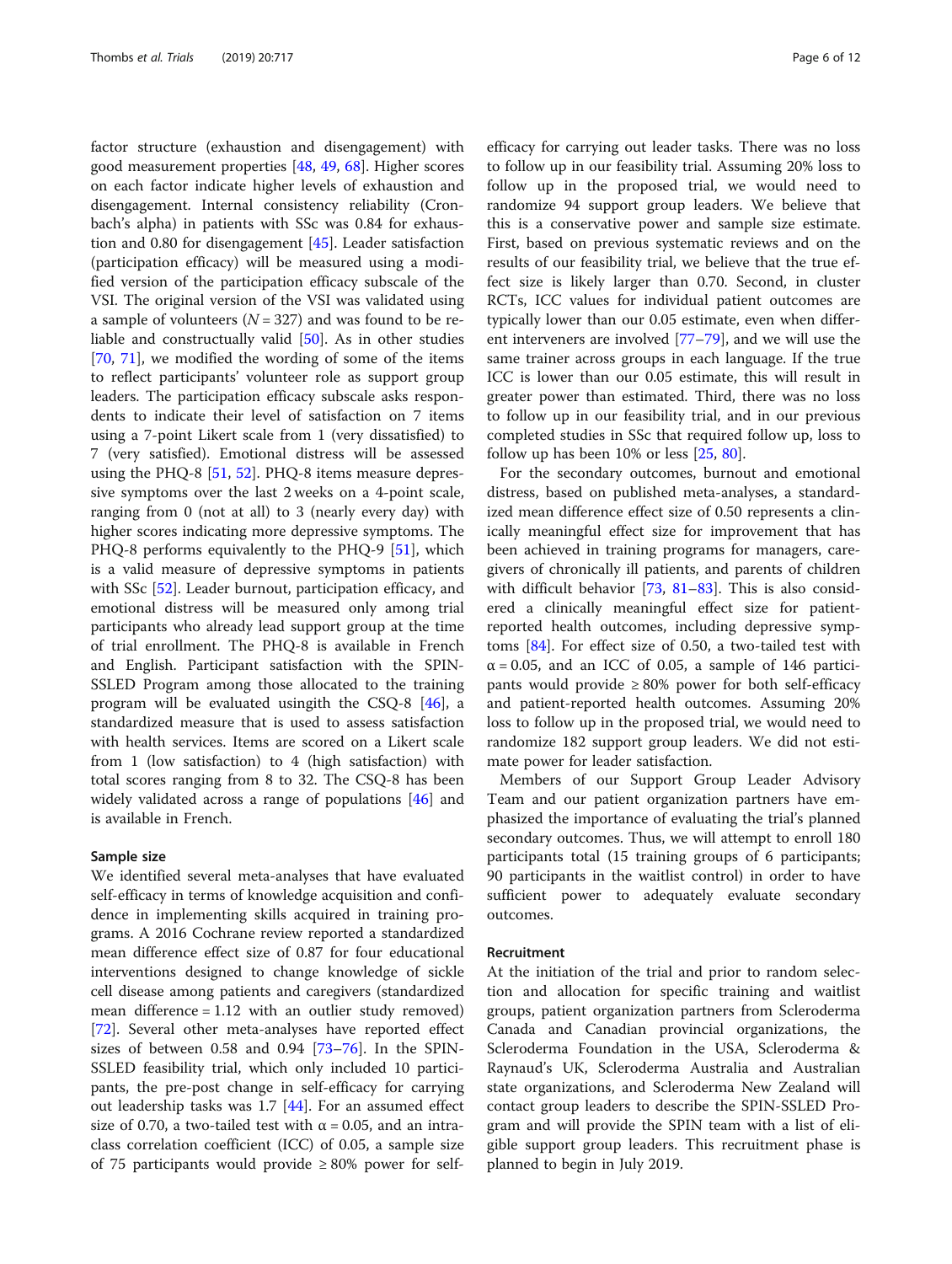SPIN-SSLED personnel will then send an email invitation with a link to a Qualtrics survey containing the consent form, a demographic questionnaire with information about participants' support group experience (e.g., years of experience or candidate leader), and questions on the days and times when the interested group leaders could attend training sessions. In addition to describing the study, the consent form will explain (1) that some group leaders who enroll in the study will be randomly selected every 3 months to participate in the SPIN-SSLED Program and that others will be allocated to a waitlist; (2) that participants randomized to participate in the program plus those allocated to the waitlist will complete measures online at the time of randomization, post-intervention, and 3 months postintervention; (3) that, depending on the number of leaders who enroll, it is possible that some group leaders will not be selected to receive the training nor be asked to complete trial measures as part of the control group; and (4) that enrolled participants who do not receive the training as part of the trial, either because they are selected for the waitlist or because they are not selected for the training group or the waitlist, will be offered the training post-trial per our agreement with our partner patient organizations. At the initiation of the trial, we will send up to three emails, one per week, to leaders who do not respond to the initial email or enroll in the trial. For existing support groups where there are coleaders, one will be specified as the primary participant and any others as secondary; only one leader per support group will be eligible for inclusion in the trial, and the secondary leaders will only be enrolled if the primary leader day and time availabilities do not match those that are able to be provided in the trial. All interested leaders will be provided contact information for SPIN-SSLED trial personnel, who will answer any questions they may have during the consent process and over the course of the trial.

We can feasibly deliver the program to 3 training groups simultaneously: thus, to deliver the 15 planned training groups, the intervention will be delivered in five "waves" with 3 training groups of 6 participants each per wave, plus 18 participants randomized to the waitlist control per wave. Prior to starting a new wave, we will email participants who have not yet been selected for participation in a prior wave to allow them to update their available days and times. We will then determine characteristics (language, day, time) of the training groups that are needed for the new wave and initiate random selection of participants and random allocation.

To ensure that we will achieve adequate enrollment to reach our target sample size, we are working closely with partner patient organizations, who will inform potential participants of the trial and will emphasize to their affiliated support group leaders the organizations are partners in the trial. They will inform affiliated leaders that participation will allow them to be certified as trained support group leaders and that the organizations plan to require the training in the future.

We will also advertise the trial through SPIN's active Facebook and Twitter media and on the SPIN website so that potential participants and group leaders may contact their patient organizations. Additionally, a webpage [[85](#page-11-0)] has been created that features a brief introductory video on the SPIN-SSLED Program, video and written testimonials from support group leaders who participated in the SPIN-SSLED Feasibility trial, and information about the program structure and content. Contact information will be provided for anyone who is interested in participating in the trial. We routinely have the opportunity to present at international, national, provincial, and local events, and we will present information on the SPIN-SSLED Program and trial at these events. We also have the opportunity to contribute to the newsletters of our patient organization partners, where we can similarly feature SPIN-SSLED. Any potential participants identified through these methods will be referred to their patient organization to ensure that they have the organization's support to participate.

## Random selection and allocation

Interested leaders who provide consent for participation will be entered into different pools based on their availabilities and taking into consideration time zone differences. Figure [1](#page-7-0) illustrates the schedule of enrollment, interventions and assessments for each of the five study waves of the SPIN-SSLED trial. For each wave, a thirdparty centralized randomization service, the Griffith Randomisation Service [\[86](#page-11-0)], will randomly select the leaders to be allocated to the intervention and waitlist trial arms. External centralized randomization will ensure that the allocation sequence is concealed and not able to be influenced by study investigators [\[87](#page-11-0)]. For each of the three new training groups within each wave, SPIN-SSLED personnel will provide the Griffith Randomisation Service with an anonymized list of participants (only ID numbers will be provided) who could participate in the training group based on their day and time availabilities. For each of the three groups, the service will randomly select 12 participants from the pool of enrolled group leaders available during the designated day and time for the group and will randomly allocate 6 to the training group and 6 to the waitlist group using block randomization. To maximize sharing of experiences in groups, we will limit the number of candidate group leaders without prior experience to 1–2 per training group, depending on the number of candidate leaders who enroll (to be determined). Thus, the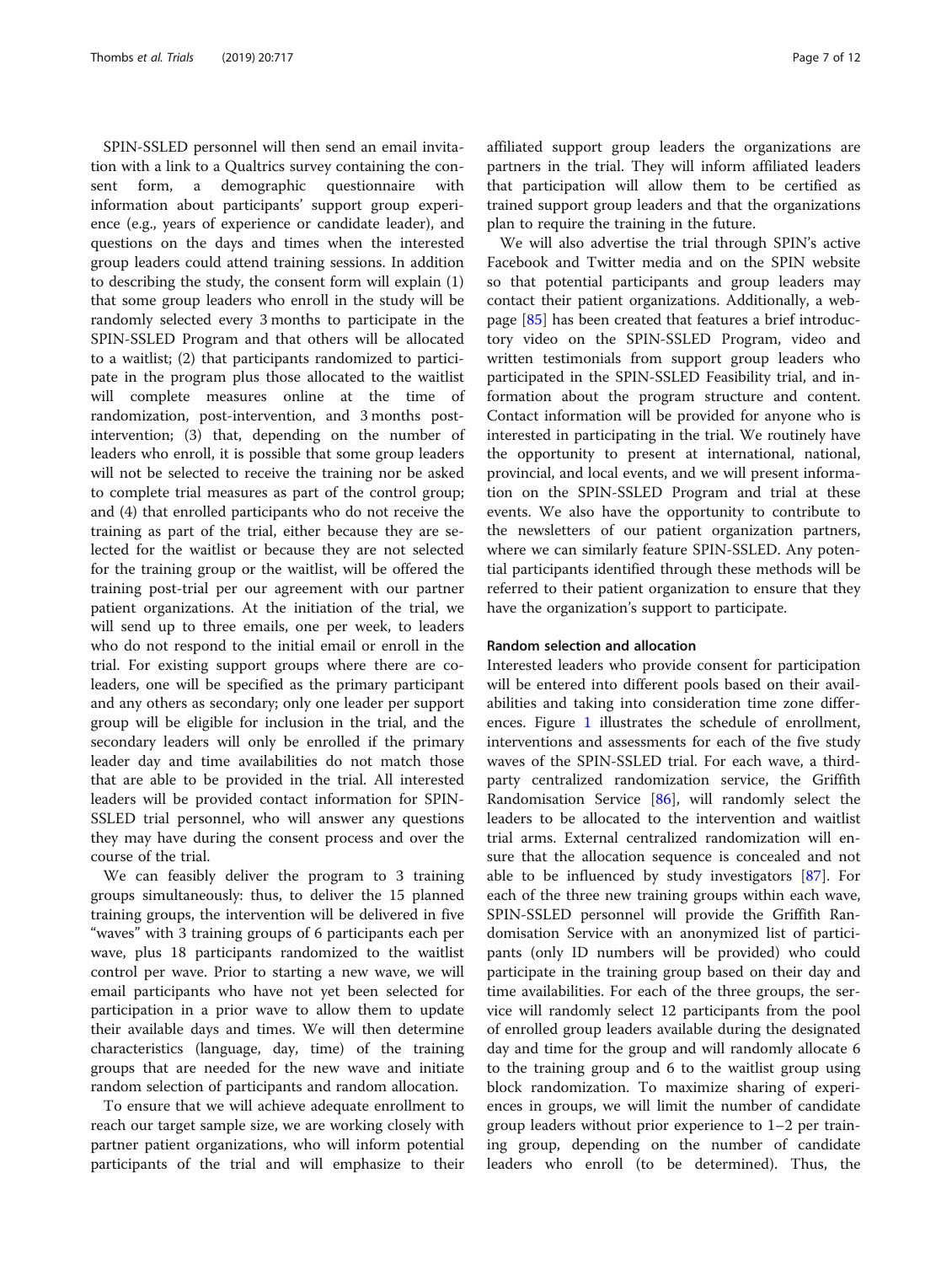<span id="page-7-0"></span>

|                                              | <b>Enrollment</b>    | <b>Each Wave of the Trial</b> |                              |                                             |                                   | Post-Trial                               |
|----------------------------------------------|----------------------|-------------------------------|------------------------------|---------------------------------------------|-----------------------------------|------------------------------------------|
|                                              |                      | Allocation<br>Post-allocation |                              |                                             |                                   |                                          |
| <b>TIMEPOINT</b>                             | Pre-<br>intervention | $\pmb{0}$                     | Intervention<br>$(13$ weeks) | Post-<br>intervention                       | 3 months<br>post-<br>intervention | After all<br>Trial<br>waves<br>completed |
|                                              |                      |                               | <b>ENROLLMENT:</b>           |                                             |                                   |                                          |
| <b>Eligibility</b><br>screen                 | $\mathbf X$          |                               |                              |                                             |                                   |                                          |
| <b>Informed</b><br>consent                   | $\mathbf X$          |                               |                              |                                             |                                   |                                          |
| Participant<br>availabilities                | $\mathbf X$          |                               |                              |                                             |                                   |                                          |
| <b>Allocation</b>                            |                      | $\mathbf X$                   |                              |                                             |                                   |                                          |
|                                              |                      |                               |                              | SPIN-SSLED PROGRAM TRAINING (INTERVENTION): |                                   |                                          |
| Training<br>group<br>Waitlist                |                      |                               | $\mathbf X$                  |                                             |                                   |                                          |
| control group                                |                      |                               |                              |                                             |                                   | $\mathbf{X}$                             |
|                                              |                      |                               | <b>ASSESSMENT:</b>           |                                             |                                   |                                          |
| <b>Demographics</b>                          | $\mathbf X$          |                               |                              |                                             |                                   |                                          |
| Leader self-<br>efficacy<br>(SSGLSS)         |                      | $\mathbf X$                   |                              | $\mathbf X$                                 | $\mathbf X$                       |                                          |
| *Leader<br>burnout<br>(OLBI)                 |                      | $\mathbf X$                   |                              | $\mathbf X$                                 | $\boldsymbol{\mathrm{X}}$         |                                          |
| *Participation<br>efficacy (VSI<br>subscale) |                      | $\mathbf X$                   |                              | $\mathbf X$                                 | $\mathbf X$                       |                                          |
| *Emotional<br>distress<br>$(PHQ-8)$          |                      | $\mathbf X$                   |                              | $\mathbf X$                                 | $\mathbf{X}$                      |                                          |
| **Participant<br>satisfaction<br>$(CSQ-8)$   |                      |                               |                              | $\mathbf X$                                 |                                   |                                          |

maximum number of candidate leaders per 12 selected will be either 2 or 4, and randomization will be stratified by existing and candidate leaders.

All 12 leaders (training group  $= 6$ , waitlist  $= 6$ ) will receive an email invitation including a clickable link to the online survey platform Qualtrics, where they will be asked to complete the study baseline measures. This email will also communicate participants' assignment to the training program or waitlist control. A second email will be sent to leaders allocated to the training group with the date and time of their first training session, the topic of the first session, the program manual, and information on how to log in to the videoconferencing system and online chatroom. Calls will be made if measures are not completed. Similar procedures will occur postintervention and 3 months post-intervention.

## Blinding and protecting against sources of bias

A potential concern is that participants will not be blinded to intervention status. In most pragmatic trials of training, education, or behavioral interventions, as in the SPIN-SSLED trial, participants cannot be blinded. This is understood as part of the response to being offered a treatment, similar to what occurs in clinical

practice [\[62](#page-10-0)]. Since there is no blinding of participants or trainers, there is not a protocol for unblinding.

A second concern relates to the potential for contamination if participants randomized to the SPIN-SSLED Program share learning material with participants in the waitlist control. It is not likely that material would be shared between leaders from different support groups. Nonetheless, to attempt to minimize the influence of possible contamination, we will explain this concern to participants in the training arm of the trial and ask them not to share their material or discuss the training sessions with other group leaders during the trial.

#### Data collection and management

Outcome measures will be completed using the online surveying tool Qualtrics. This method was used in the SPIN-SSLED feasibility trial, and data completion was 100% for all variables at baseline and post-trial. Limits on eligible values that can be entered will be set in Qualtrics to reduce erroneous entries. Once the online survey data are collected, the data will be exported to the statistics software program, IBM SPSS. Members of the study team will check and clean the data using SPSS. All information obtained about the participants during this study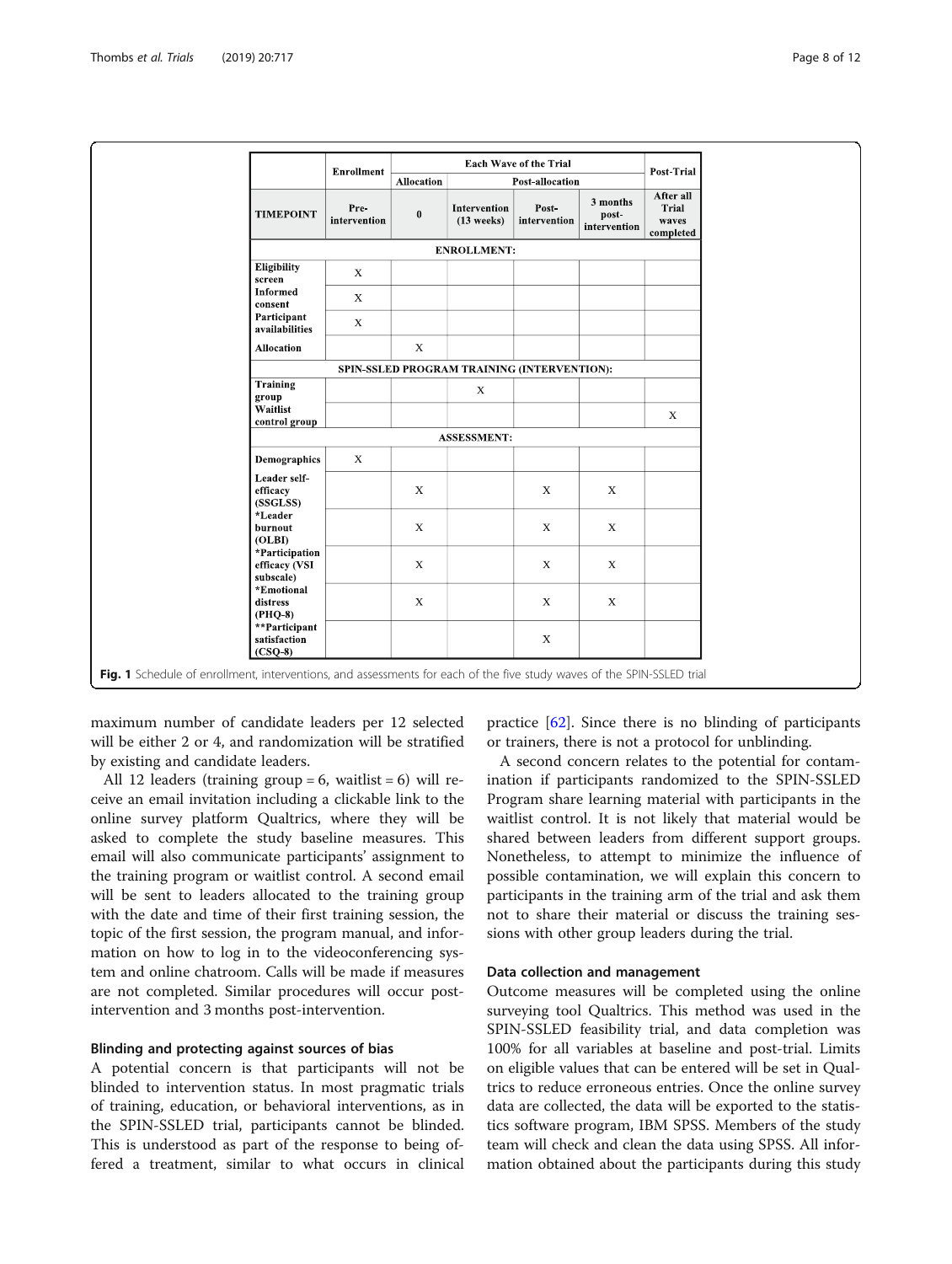will be treated confidentially within the limits of the law. To protect the participants' privacy, upon inclusion in the SPIN-SSLED trial, a unique participant identification number will automatically be assigned to each participant. An encrypted database will be created for the SPIN-SSLED Program, which includes the participant identification number and name. Data security measures in place at Qualtrics are described in the Qualtrics security statement [\[88\]](#page-11-0). Information obtained from the survey and video recordings of the training sessions used to evaluate fidelity to the program will be kept for 10 years on encrypted hard drives. Access to the data during the trial will be limited to the study investigators. Once trial results are reported, de-identified data will be made available upon reasonable request. No biological specimens will be collected.

#### Data analysis

Analyses will be conducted by a statistician blind to trial arm allocation. For the primary outcome analysis (SSGLSS post-intervention), we will use an intent-to-treat analysis that compares all patients randomly allocated to the SPIN-SSLED Program to all patients allocated to the waitlist control. Intervention effect will be estimated using a linear mixed model, adjusted for baseline SSGLSS scores. The model will include a random effect to account for clustering of participants in the training groups, but not for participants in the waitlist control arm, because there is no clustering in the control arm  $[61, 62]$  $[61, 62]$  $[61, 62]$  $[61, 62]$ . We will investigate the effects of missing data using multiple imputation analysis. As a secondary analysis, we will examine SSGLSS scores post-intervention adjusted for baseline SSGLSS scores, age, sex, whether or not the leader has SSc, and candidate versus experienced leader status. The SSGLSS at 3 months post-intervention will be analyzed similarly to the primary and secondary analyses.

Analyses of leader burnout, participation efficacy, and emotional distress outcomes will only include experienced leaders because candidate leaders would not yet have experienced burnout, participation efficacy, or emotional distress due to the burden of leading a group. These outcomes will similarly be analyzed (1) controlling for baseline scores only and (2) controlling for baseline scores, age, sex, and whether or not the leader has SSc. Statistical significance for all analyses will be determined based on two-sided  $\alpha$  = 0.05.

## Data monitoring

The trial will be overseen by the SPIN Steering Committee along with the trial investigators and the Support Group Advisory Team. The Steering Committee will provide scientific direction for the RCT and will meet periodically to assess its progress. It will be responsible for RCT protocol execution, routine monitoring of data quality, and will meet semi-annually to discuss recruitment and retention and to assess that the trial is meeting key milestones consistent with the timeline.

## Risks and potential benefits of participating in the SPIN-SSLED trial

Participation in the SPIN-SSLED trial will involve weekly online training sessions and completion of online measures. We do not anticipate any safety concerns with the use of the SPIN-SSLED program, although if there are any adverse events, they will be reported to the local research ethics committee. Although it is hypothesized that the SPIN-SSLED Program will improve leaders' self-efficacy for performing leader tasks, reduce burnout, and reduce emotional distress, it cannot be guaranteed that leaders will receive any benefits from this study. However, information learned from this research may lead to more effective SSc support group leader training programs, which may benefit those living with SSc in the future or people with other diseases. There will be no financial compensation for leaders who participate in the SPIN-SSLED trial.

## Ethics and dissemination

The SPIN-SSLED trial has been approved by the Research Ethics Committee of Centre intégré universitaire de santé et de services sociaux (CIUSSS) du Centre-Ouest-de-l'Îlede-Montréal (#2020–1780). All participants will provide electronic consent prior to taking part in the study. Any modifications to the protocol which may impact on the conduct of the study, including changes of study objectives, study design, patient population, sample sizes, study procedures, or significant administrative aspects will undergo a formal amendment to the protocol. This amendment will be submitted to the Research Ethics Committee for approval and documented in the trial registration.

Our trial team has worked closely with patient organization partners from around the world and with a Support Group Advisory Team to design each stage of preliminary research, the SPIN-SSLED Program, and the SPIN-SSLED feasibility and full-scale trials. To the best of our knowledge, once tested, SPIN-SSLED will be the only peer support group leader training program that has been evaluated in a well-conducted RCT in any disease. Our SSc organization partners plan to implement the program post-trial to train and certify peer support group leaders, and the trial team will work with them to do this. Beyond SSc, the SPIN-SSLED Program will be easily adapted for use in other diseases.

## Trial status

This is the first version of the protocol, finalized on 15 July 2019. Recruitment will begin 1–2 months prior to the beginning of the trial (July and August 2019), which is currently planned for September 2019.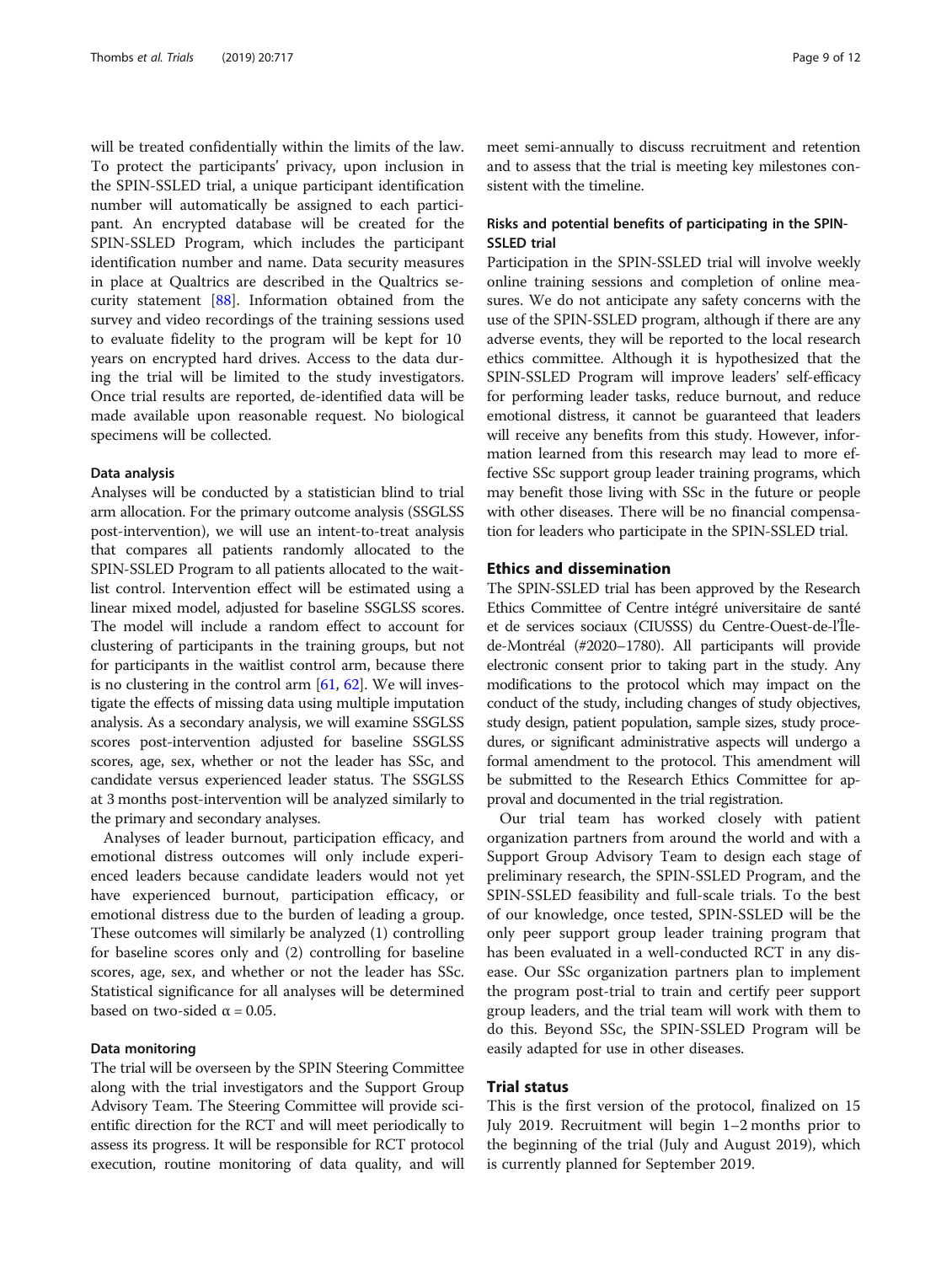## <span id="page-9-0"></span>Supplementary information

Supplementary information accompanies this paper at [https://doi.org/10.](https://doi.org/10.1186/s13063-019-3747-z) [1186/s13063-019-3747-z](https://doi.org/10.1186/s13063-019-3747-z).

Additional file 1. SPIN-SSLED Program module overview.

#### Abbreviations

CONSORT: Consolidated Standard of Reporting Trials; CSQ-8: Client Satisfaction Questionnaire-8; IBM SPSS: International Business Machines Corporation Statistical Package for the Social Sciences; ICC: Intra-class correlation coefficient; OLBI: Oldenburg Burnout Index; PHQ-8: Patient Health Questionnaire-8; PN-RCT: Partially nested randomized controlled trial; RCT: Randomized controlled trial; SD: Standard deviation; SPIN: Scleroderma Patient-centered Intervention Network; SPIRIT: Standard Protocol Items: Recommendations for Interventional Trials; SSc: Systemic sclerosis; SSGLSS: Scleroderma Support Group Leader Self-efficacy Scale; SSLED: Scleroderma Support group Leader EDucation Program; UK: United Kingdom; VSI: Volunteer Satisfaction Index

#### Acknowledgements

SPIN-SSLED Support Group Advisory Team Members include Stephen Elrod, Southern California Patient Group, Los Angeles, California, USA; Catherine Fortuné, Ottawa Scleroderma Support Group, Ottawa, Ontario, Canada; Karen Gottesman, Director of Pharma & Biotech Engagement Scleroderma Foundation, Los Angeles, California, USA; Karen Nielsen, Scleroderma Society of Ontario, Hamilton, Ontario, Canada; Geneviève Guillot, Sclérodermie Québec, Longueuil, Quebec, Canada; Ken Rozee, Scleroderma Society of Nova Scotia, Halifax, Nova Scotia, Canada; Amy Gietzen, Scleroderma Foundation, Danvers, Massachusetts, USA; Michelle Richard, President of Scleroderma Canada, Halifax, Nova Scotia, Canada; Nancy Stephens, Michigan Patient Group, Detroit, Michigan, USA.

### Authors' contributions

BDT, KA, LD, MEC, CF, MCA, LH, MS, LK, VLM, GEB, SP, KC, MH, and RWP were responsible for the study conception and design. BDT, KA, MCA, and LH drafted the manuscript. All authors provided a critical review and approved the final manuscript. BDT is the guarantor.

#### Funding

This work was supported by funding from the Canadian Institutes of Health Research (PI Thombs; PJT – 162126), MITACS (IT13561), and the Scleroderma Society of Ontario. No funding body had any input into any aspect of this manuscript.

#### Availability of data and materials

All data and materials will be provided upon reasonable request. SPIN-SSLED Program materials are copyrighted under a Creative Commons Attribution-NonCommercial-ShareAlike license.

#### Ethics approval and consent to participate

The SPIN-SSLED Trial was approved by the Research Ethics Committee of Centre intégré universitaire de santé et de services sociaux (CIUSSS) du Centre-Ouest-de-l'Île-de-Montréal (#2020–1780). All participants will provide electronic consent prior to taking part in the study.

#### Consent for publication

Not applicable.

#### Competing interests

The authors declare that they have no competing interests.

#### Author details

<sup>1</sup> Lady Davis Institute for Medical Research, Jewish General Hospital, Montreal, QC, Canada. <sup>2</sup>Department of Psychiatry, McGill University, Montreal, QC, Canada. <sup>3</sup>Department of Epidemiology, Biostatistics, and Occupational Health, McGill University, Montreal, QC, Canada. <sup>4</sup>Department of Medicine, McGill University, Montreal, QC, Canada. <sup>5</sup>Department of Psychology, McGill University, Montreal, QC, Canada. <sup>6</sup>Department of Educational and Counselling Psychology, McGill University, Montreal, QC, Canada. <sup>7</sup> Biomedical Ethics Unit, McGill University, 4333 Cote Ste Catherine Road, Montreal, QC

H3T 1E4, Canada. <sup>8</sup>Scleroderma Foundation Michigan Chapter, Southfield, MI USA. <sup>9</sup>Scleroderma Society of Ontario and Scleroderma Canada, Hamilton, ON, Canada. 10Department of Clinical Psychology, Behavioural Science Institute, Radboud University, Nijmegen, the Netherlands. <sup>11</sup>Department of Psychology, San Diego State University, California, USA. <sup>12</sup>San Diego Joint Doctoral Program in Clinical Psychology, San Diego State University/<br>University of California, California, USA. <sup>13</sup>Department of Psychology, Université du Québec à Montréal, Montreal, QC, Canada. <sup>14</sup>Scleroderma Foundation, Danvers, MA, USA.

#### Received: 30 July 2019 Accepted: 23 September 2019 Published online: 12 December 2019

#### References

- 1. Kole A, Faurisson F. The voice of 12,000 patients. Experiences and expectations of rare disease patients on diagnosis and care in Europe: EURORDIS-Rare Diseases Eu; 2009. Available from: [http://www.eurordis.org/](http://www.eurordis.org/IMG/pdf/voice_12000_patients/EURORDISCARE_FULLBOOKr.pdf) [IMG/pdf/voice\\_12000\\_patients/EURORDISCARE\\_FULLBOOKr.pdf.](http://www.eurordis.org/IMG/pdf/voice_12000_patients/EURORDISCARE_FULLBOOKr.pdf) Accessed 15 July 2019
- 2. European Organisation for Rare Diseases. Rare diseases: understanding this public health priority. 2005. Available from: [https://www.eurordis.org/IMG/](https://www.eurordis.org/IMG/pdf/princeps_document-EN.pdf) [pdf/princeps\\_document-EN.pdf.](https://www.eurordis.org/IMG/pdf/princeps_document-EN.pdf) Accessed 15 July 2019.
- 3. Huyard C. What, if anything, is specific about having a rare disorder? Patients' judgements on being ill and being rare. Health Expect. 2009;12(4): 361–70.
- 4. Anderson M, Elliott EJ, Zurynski YA. Australian families living with rare disease: experiences of diagnosis, health services use and needs for psychosocial support. Orphanet J Rare Dis. 2013;8(1):1.
- 5. Holtzclaw WP. Policy framework for rare disease health disparities. Policy Polit Nurs Pract. 2011;12(2):114–8.
- 6. Newman S, Steed L, Mulligan K. Self-management interventions for chronic illness. Lancet. 2004;364(9444):1523–37.
- 7. Davison KP, Pennebaker JW, Dickerson SS. Who talks? The social psychology of illness support groups. Am Psychol. 2000;55(2):205–17.
- 8. Kwakkenbos L, Jewett LR, Baron M, Bartlett SJ, Furst D, Gottesman K, et al. The Scleroderma Patient-centered Intervention Network (SPIN) cohort: protocol for a cohort multiple randomised controlled trial (cmRCT) design to support trials of psychosocial and rehabilitation interventions in a rare disease context. BMJ Open. 2013;3(8):e003563.
- 9. Reimann A, Bend J, Dembski B. Patient-centred care in rare diseases. A patient organisations' perspective. Bundesgesundheitsblatt Gesundheitsforschung Gesundheitsschutz. 2007;50(12):1484–93.
- 10. Gumuchian ST, Delisle VC, Kwakkenbos L, Pepin M, Carrier ME, Malcarne VL, et al. Reasons for attending support groups and organizational preferences: the European scleroderma support group members survey. Disabil Rehabil. 2019;41(8):974–82.
- 11. Delisle VC, Gumuchian ST, Pelaez S, Malcarne VL, El-Baalbaki G, Korner A, et al. Reasons for non-participation in scleroderma support groups. Clin Exp Rheumatol. 2016;34 Suppl 100(5):56–62.
- 12. Gumuchian ST, Delisle VC, Peláez S, Malcarne VL, El-Baalbaki G, Kwakkenbos L, et al. Reasons for not participating in scleroderma patient support groups: a cross-sectional study. Arthritis Care Res (Hoboken). 2018;70(2):275–83.
- 13. Delisle VC, Gumuchian ST, El-Baalbaki G, Korner A, Malcarne VL, Pelaez S, et al. Training and support needs of scleroderma support group facilitators: the North American Scleroderma Support Group Facilitators Survey. Disabil Rehabil. 2019;41(20):2477–2482.
- 14. Ayme S, Kole A, Groft S. Empowerment of patients: lessons from the rare diseases community. Lancet. 2008;371(9629):2048–51.
- 15. Dale JR, Williams SM, Bowyer V. What is the effect of peer support on diabetes outcomes in adults? A systematic review. Diabet Med. 2012;29(11): 1361–77.
- 16. Parry M, Watt-Watson J. Peer support intervention trials for individuals with heart disease: a systematic review. Eur J Cardiovasc Nurs. 2010;9(1):57–67.
- 17. Pfeiffer PN, Heisler M, Piette JD, Rogers MA, Valenstein M. Efficacy of peer support interventions for depression: a meta-analysis. Gen Hosp Psychiatry. 2011;33(1):29–36.
- 18. Orphanet. Rare diseases free data 2019. Available from: [www.orphadata.org/](http://www.orphadata.org/cgi-bin/inc/product1.inc.php) [cgi-bin/inc/product1.inc.php.](http://www.orphadata.org/cgi-bin/inc/product1.inc.php) Accessed 15 July 2019.
- 19. Delisle VC, Gumuchian ST, Rice DB, Levis AW, Kloda LA, Körner A, et al. Perceived benefits and factors that influence the ability to establish and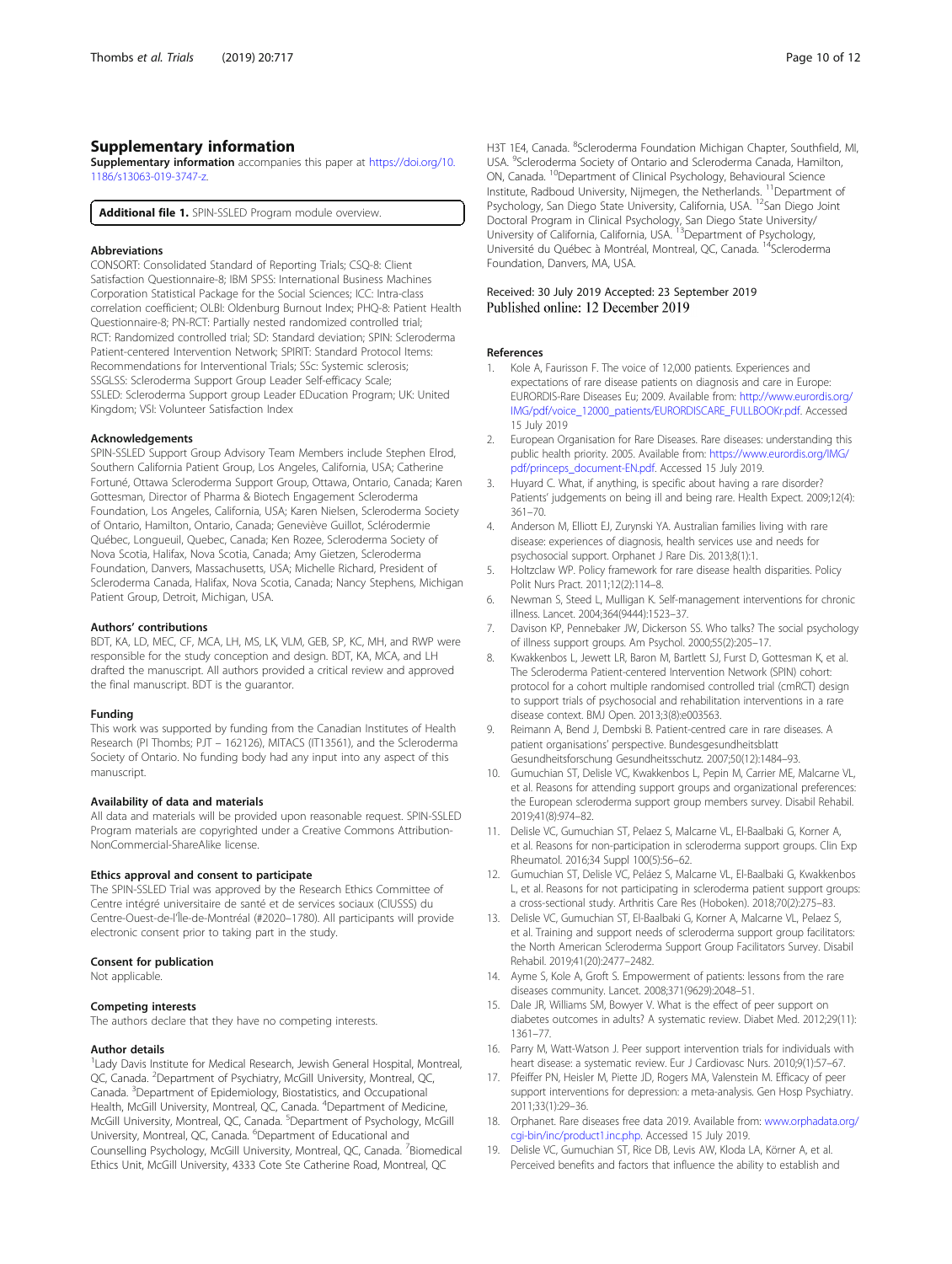<span id="page-10-0"></span>maintain patient support groups in rare diseases: a scoping review. Patient. 2017;10(3):283–93.

- 20. Mayes MD. Systemic sclerosis: clinical features. In: Klippel JH, Stone JH, Crofford LJ, White PH, editors. Primer on the rheumatic diseases. 13th ed. New York: Springer and Arthritis Foundation; 2008. p. 343–50.
- 21. Wigley FM, Hummers LK. Clinical features of systemic sclerosis. In: Hochberg MC, Silman AJ, Smolen JS, Weinblatt ME, Weismann WH, editors. Rheumatology. 3rd ed. Philadelphia: Mosby; 2003. p. 1463.
- 22. Thombs BD, van Lankveld W, Bassel M, Baron M, Buzza R, Haslam S, et al. Psychological health and well-being in systemic sclerosis: state of the science and consensus research agenda. Arthritis Care Res. 2010; 62(8):1181–9.
- 23. Haythornthwaite JA, Heinberg LJ, McGuire L. Psychologic factors in scleroderma. Rheum Dis Clin N Am. 2003;29(2):427–39.
- 24. Bassel M, Hudson M, Taillefer SS, Schieir O, Baron M, Thombs BD. Frequency and impact of symptoms experienced by patients with systemic sclerosis: results from a Canadian National Survey. Rheumatology (Oxford). 2011;50(4): 762–7.
- 25. Thombs BD, Jewett LR, Kwakkenbos L, Hudson M, Baron M, Canadian Scleroderma Research Group. Major depression diagnoses among patients with systemic sclerosis: baseline and one-month followup. Arthritis Care Res (Hoboken). 2015;67(3):411–6.
- 26. Razykov I, Levis B, Hudson M, Baron M, Thombs BD, Canadian Scleroderma Research Group. Prevalence and clinical correlates of pruritus in patients with systemic sclerosis: an updated analysis of 959 patients. Rheumatology (Oxford). 2013;52(11):2056–61.
- 27. Milette K, Hudson M, Korner A, Baron M, Thombs BD, Canadian Scleroderma Research Group. Sleep disturbances in systemic sclerosis: evidence for the role of gastrointestinal symptoms, pain and pruritus. Rheumatology (Oxford). 2013;52(9):1715–20.
- 28. Jewett LR, Kwakkenbos L, Thombs BD. Psychosocial issues and care for patients with systemic sclerosis. In: Varga J, Denton CP, Wigley FM, Allanore Y, Kuwana M, editors. Scleroderma: from pathogenesis to comprehensive management. 2nd ed. Cham: Springer International Publishing; 2017. p. 615–21.
- 29. Scleroderma Canada. Find a support group 2017. Available from: [https://](https://web.archive.org/web/20180904003727/www.scleroderma.ca/Support/Find-A-Support-Group.php) [web.archive.org/web/20180904003727/www.scleroderma.ca/Support/Find-](https://web.archive.org/web/20180904003727/www.scleroderma.ca/Support/Find-A-Support-Group.php)[A-Support-Group.php](https://web.archive.org/web/20180904003727/www.scleroderma.ca/Support/Find-A-Support-Group.php). Accessed 15 July 2019.
- 30. Scleroderma Foundation. Support groups. 2019. Available from: [www.](http://www.scleroderma.org/site/PageServer?pagename=patients_supportgroups#.Vbec7RZvdFw) [scleroderma.org/site/PageServer?pagename=patients\\_supportgroups#.](http://www.scleroderma.org/site/PageServer?pagename=patients_supportgroups#.Vbec7RZvdFw) [Vbec7RZvdFw.](http://www.scleroderma.org/site/PageServer?pagename=patients_supportgroups#.Vbec7RZvdFw) Accessed 15 July 2019.
- 31. Scleroderma & Raynaud's U.K. Find support. Available from: [www.sruk.co.uk/](http://www.sruk.co.uk/find-support/) [find-support/](http://www.sruk.co.uk/find-support/). Accessed 15 July 2019.
- 32. Scleroderma Association of New South Wales. Regional support group contacts. Available from: [www.sclerodermansw.org/regional-support-groups.](http://www.sclerodermansw.org/regional-support-groups) Accessed 15 July 2019.
- 33. Butow P, Ussher J, Kirsten L, Hobbs K, Smith K, Wain G, et al. Sustaining leaders of cancer support groups: the role, needs, and difficulties of leaders. Soc Work Health Care. 2006;42(2):39–55.
- 34. Kirsten L, Butow P, Price M, Hobbs K, Sunquist K. Who helps the leaders? Difficulties experienced by cancer support group leaders. Support Care Cancer. 2006;14(7):770–8.
- 35. Zordan RD, Juraskova I, Butow PN, Jolan A, Kirsten L, Chapman J, et al. Exploring the impact of training on the experience of Australian support group leaders: current practices and implications for research. Health Expect. 2010;13(4):427–40.
- 36. Xavier K, Shepherd L, Goldstein D. Clinical supervision and education via videoconference: a feasibility project. J Telemed Telecare. 2007;13(4):206–9.
- 37. Marziali E, Donahue P. Caring for others: Internet video-conferencing group intervention for family caregivers of older adults with neurodegenerative disease. Gerontologist. 2006;46(3):398–403.
- 38. Fisher WW, Luczynski KC, Hood SA, Lesser AD, Machado MA, Piazza CC. Preliminary findings of a randomized clinical trial of a virtual training program for applied behavior analysis technicians. Res Autism Spectr Disord. 2014;8(9):1044–54.
- 39. Tomlinson J, Shaw T, Munro A, Johnson R, Madden DL, Phillips R, et al. How does tele-learning compare with other forms of education delivery? A systematic review of tele-learning educational outcomes for health professionals. N S W Public Health Bull. 2013;24(2):70–5.
- 40. Johnsson G, Lincoln M, Bundy A, Costley D. A systematic review of technology-delivered disability training and support for service providers:

implications for rural and remote communities. Rev J Autism Dev Disord. 2016;3(4):387–98.

- 41. Delisle VC, Gumuchian ST, Kloda LA, Boruff J, El-Baalbaki G, Korner A, et al. Effect of support group peer facilitator training programmes on peer facilitator and support group member outcomes: a systematic review. BMJ Open. 2016;6(11):e013325.
- 42. Zordan R, Butow P, Kirsten L, Charles M, Hobbs K, Batterby E, et al. Supporting the supporters: a randomized controlled trial of interventions to assist the leaders of cancer support groups. J Community Psychol. 2015;43(3):261–77.
- 43. Turner KA, Rice DB, Carboni-Jimenez A, Boruff J, Thombs BD. Effects of training and support programs for leaders of illness-based support groups: commentary and updated evidence. Syst Rev. 2019;8(1):67.
- 44. Thombs BD, Dyas L, Pépin M, Aguila K, Carrier ME, Tao L, et al. The Scleroderma Patient-centered Intervention Network - Scleroderma Support group Leader Eductation (SPIN-SSLED) program: non-randomised feasibility trial. BMJ Open. 2019;9(11):e029935.
- 45. Pal NE, Gumuchian ST, Delisle VC, Pépin M, Malcarne VL, Carrier M-E, et al. Development and preliminary validation of the Scleroderma Support Group Leader Self-efficacy Scale. J Scleroderma Relat Disord. 2018;3(1):106–11.
- 46. Kelly PJ, Kyngdon F, Ingram I, Deane FP, Baker AL, Osborne BA. The Client Satisfaction Questionnaire-8: psychometric properties in a cross-sectional survey of people attending residential substance abuse treatment. Drug Alcohol Rev. 2018;37(1):79–86.
- 47. Bandura A. Self-efficacy: the exercise of control, vol. ix. New York: W.H. Freeman and Company; 1997. 604 pages illustrations 24 cm p
- 48. Demerouti E, Bakker AB, Vardakou I, Kantas A. The convergent validity of two burnout instruments: a multitrait-multimethod analysis. Eur J Psychol Assess. 2002;19(1):12–23.
- 49. Halbesleben JRB, Demerouti E. The construct validity of an alternative measure of burnout: investigating the English translation of the Oldenburg Burnout Inventory. Work Stress. 2005;19(3):208–20.
- 50. Galindo-Kuhn R, Guzley RM. The Volunteer Satisfaction Index. J Soc Serv Res. 2002;28(1):45–68.
- 51. Kroenke K, Strine TW, Spitzer RL, Williams JBW, Berry JT, Mokdad AH. The PHQ-8 as a measure of current depression in the general population. J Affect Disord. 2009;114(1–3):163–73.
- 52. Milette K, Hudson M, Baron M, Thombs BD, Canadian Scleroderma Research G. Comparison of the PHQ-9 and CES-D depression scales in systemic sclerosis: internal consistency reliability, convergent validity and clinical correlates. Rheumatology (Oxford). 2010;49(4):789–96.
- 53. Chan AW, Tetzlaff JM, Gotzsche PC, Altman DG, Mann H, Berlin JA, et al. SPIRIT 2013 explanation and elaboration: guidance for protocols of clinical trials. BMJ. 2013;346:e7586.
- 54. Moher D, Hopewell S, Schulz KF, Montori V, Gotzsche PC, Devereaux PJ, et al. CONSORT 2010 explanation and elaboration: updated guidelines for reporting parallel group randomised trials. BMJ. 2010;340:c869.
- 55. Boutron I, Moher D, Altman DG, Schulz KF, Ravaud P, Group C. Extending the CONSORT statement to randomized trials of nonpharmacologic treatment: explanation and elaboration. Ann Intern Med. 2008;148(4):295–309.
- 56. Campbell MK, Piaggio G, Elbourne DR, Altman DG, Group C. Consort 2010 statement: extension to cluster randomised trials. BMJ. 2012;345:e5661.
- 57. Zwarenstein M, Treweek S, Gagnier JJ, Altman DG, Tunis S, Haynes B, et al. Improving the reporting of pragmatic trials: an extension of the CONSORT statement. BMJ. 2008;337:a2390.
- 58. Eysenbach G, Group C-E. CONSORT-EHEALTH: improving and standardizing evaluation reports of Web-based and mobile health interventions. J Med Internet Res. 2011;13(4):e126.
- 59. Loudon K, Treweek S, Sullivan F, Donnan P, Thorpe KE, Zwarenstein M. The PRECIS-2 tool: designing trials that are fit for purpose. BMJ. 2015;350:h2147.
- 60. Roland M, Torgerson DJ. Understanding controlled trials: what are pragmatic trials? BMJ. 1998;316(7127):285.
- 61. Lohr S, Schochet PZ, Sanders E. Partially nested randomized controlled trials in education research: a guide to design and analysis. Washington, DC: NCER 2014-2000: National Center for Education Research; 2014.
- 62. Roberts C, Roberts SA. Design and analysis of clinical trials with clustering effects due to treatment. Clin Trials. 2005;2(2):152–62.
- 63. Hmelo-Silver CE. Problem-based learning: what and how do students learn? Educ Psychol Rev. 2004;16(3):235–66.
- 64. Torp L, Sage S. Problems as possibilities: problem-based learning for K-16 education. 2nd ed. Alexandria. Association for Supervision and Curriculum Development; 2002.